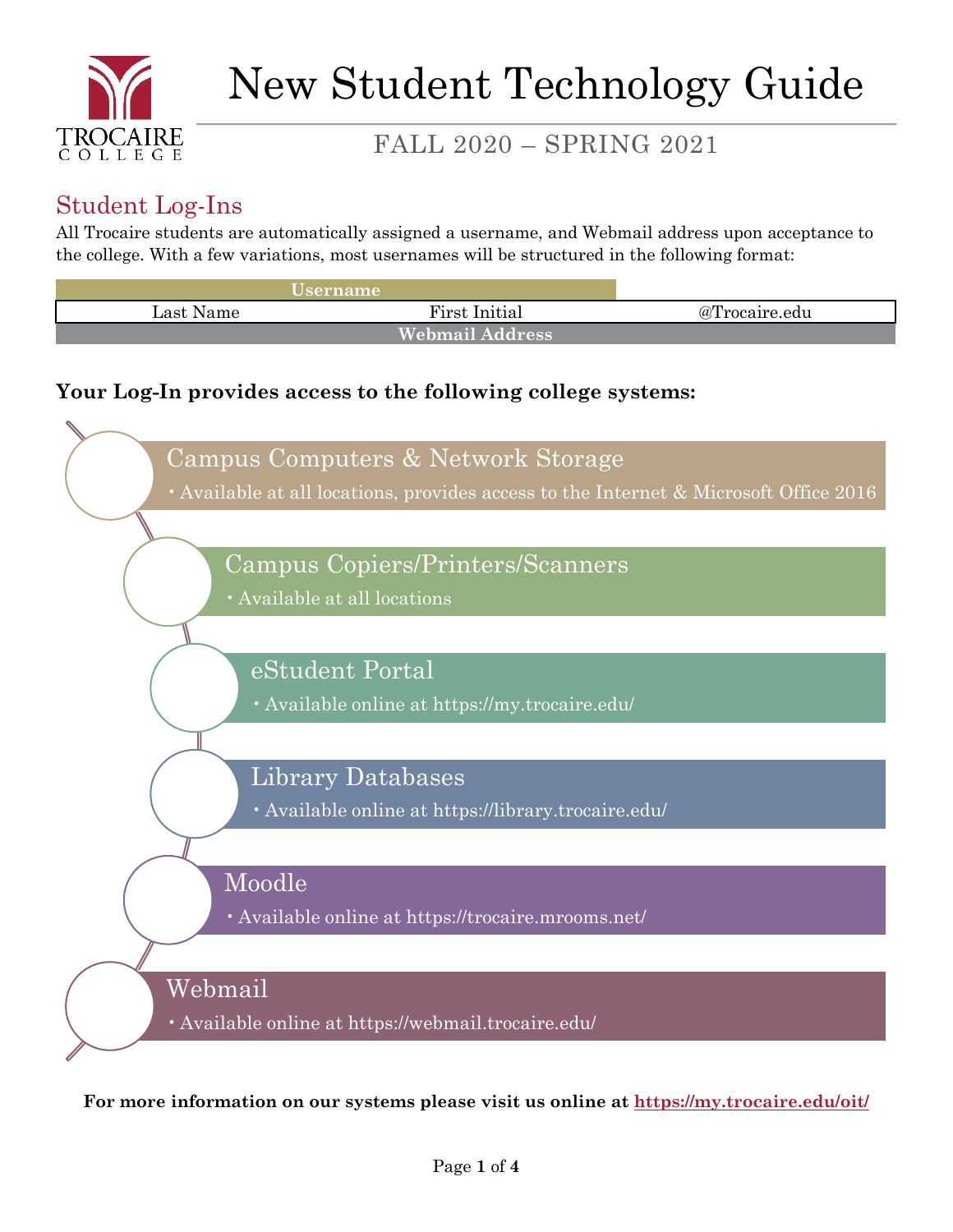

# New Student Technology Guide

## FALL 2020 – SPRING 2021

## Authentication Policy



Keeping Your Information Secure To maintain compliance with the U.S. Department of Education requirement CFR 602.17(g), all IT usernames and passwords must be kept secure at all times.

*Do not share your passwords with anyone, including college employees.*

How does Trocaire keep your data safe?

The Office of Technology and Information Services (OTIS) constantly strives to provide the best protection for your usernames and passwords. **In keeping with these practices, OTIS will**:

#### **REQUIRE a password reset every 4 months.**

•Previous passwords cannot be reused until a full calendar year has passed. You will be prompted to reset your Webmail password after a successful login through the website. *We will never email you a link to reset your Webmail password.*

**NEVER request your passwords.**

•OTIS Staff will never request your password in person, over the phone, or through email. If you have received a request to provide this information to any individual claiming to be a member of the IT Department, *do not provide your password and report them to OTIS immediately.*

**NEVER reset a user's password over the phone or through email**.

•If you require a reset of your Webmail password, you must visit the IT department during normal business hours and present a government or school issued photo ID before your password will be reset. *There are no exceptions to this policy.*

#### How can you keep your data safe?

It can be difficult to keep track of all your log-ins when **you need to keep a separate password for every system**. Here are three suggestions from the OTIS experts on keeping your passwords organized:

- **Write them down**. Just remember:
	- o NO sticky notes with passwords anywhere near your work area!
	- o DON'T write usernames & passwords together.
	- o DO make-up phrases to take the place of text and "code" your passwords.
- **Keep your passwords in an encrypted file**.
- **Use a Password Manager.** There are services out there to help you keep track of passwords. Some password managers exist within particular browsers, whereas others like LastPass and Roboform can be used across applications. *Be advised: Certain tools come with price tags, always investigate thoroughly before signing up for any service.*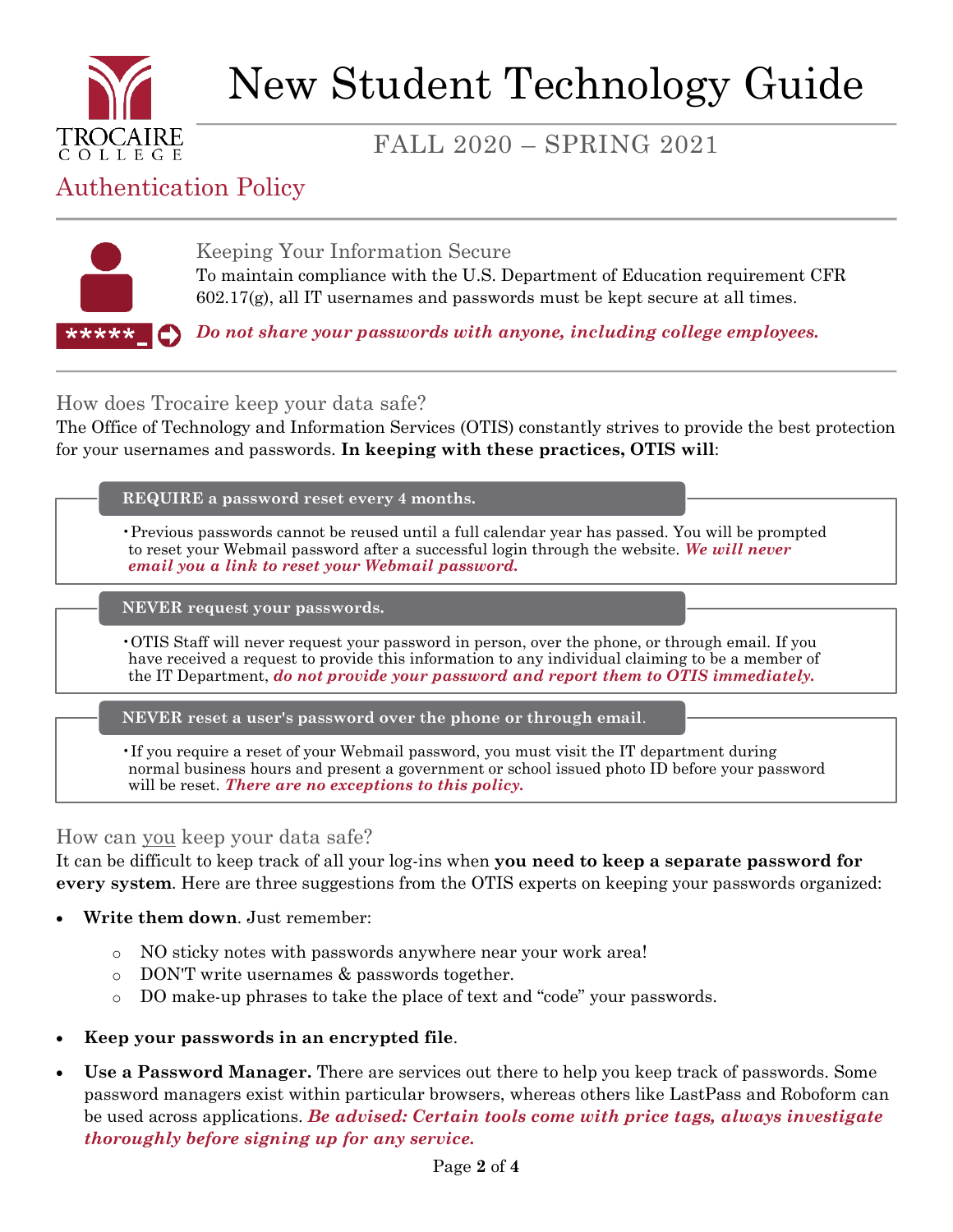

# New Student Technology Guide

# FALL 2020 – SPRING 2021

## Hardware and Software Requirements

#### New Student Checklist

All students are expected and required to use a computer during their time at Trocaire College. Whether you intend to purchase a personal device or use a public computer, the machine must meet the following basic requirements:

|  | <b>Operating System</b>                       |
|--|-----------------------------------------------|
|  | Windows 10, MAC OS X Mavericks 10.9 or higher |
|  | <b>Microsoft Office Suite</b>                 |
|  | Office 2013, 365, or higher                   |
|  | <b>Anti-Virus Software</b>                    |
|  | Subscribed to automatic updates               |
|  | <b>High Speed Internet Access</b>             |
|  | 10 megabits per second (Mbps) or faster       |
|  | <b>Internet Browsers</b>                      |
|  | Google Chrome or Mozilla Firefox recommended  |
|  | <b>Browser Plug-Ins</b>                       |
|  | Adobe Reader, Flashplayer, QuickTime and Java |

#### Mobile Tools

Students who plan to use a mobile device should download the following free apps for phone or tablet.

#### **[Moodle Mobile](https://download.moodle.org/mobile/)**

The official Moodle app available for Android and iOS. Do not use the browser on your phone or tablet to access the Moodle website.

#### **Email**

Webmail works with most native email apps on Android and iOS devices.

#### Student Discounts

Many major technology providers offer discounts on their hardware and software products to actively enrolled college students. For more information, please visit each company's website directly.



### **Microsoft Store for Education**

#### **http://www.microsoftstore.com/store**

Get special discounts and pricing for Microsoft hardware and software using your Trocaire email address.



### **Apple and Education**

#### **https://www.apple.com/education/**

Receive a discount on Apple hardware by showing your student ID at any Apple store, or online using your Trocaire email address.